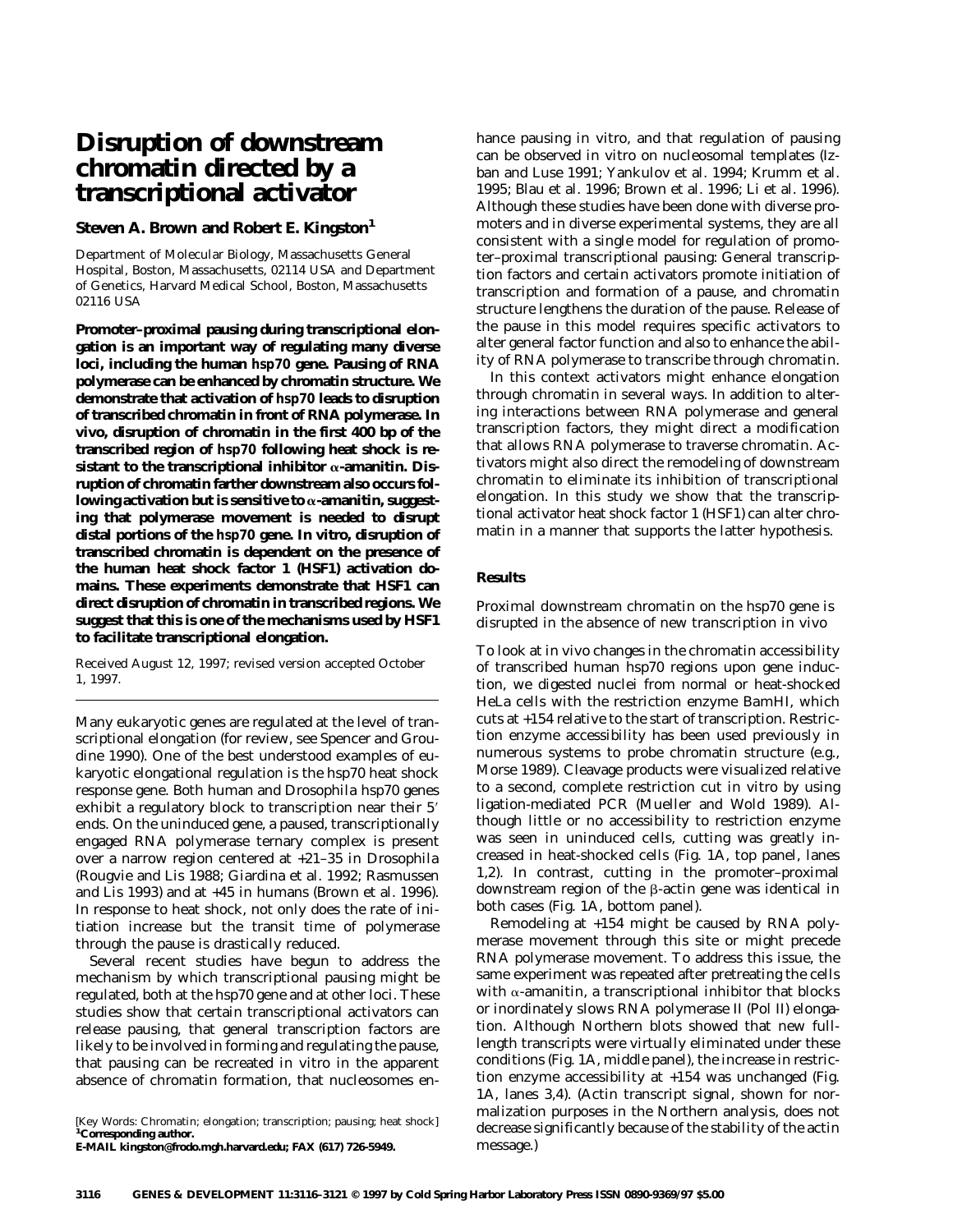

**Figure 1.** Restriction enzyme accessibility and transcription of the *hsp70* gene in vivo. (*A*) Duplicate plates of HeLa cells were treated for 1 hr with 50  $\mu$ g/ml of  $\alpha$ -Amanitin (lanes 3,4) or left untreated (lanes *1,2*). One plate of each set was then heatshocked for 1 hr at 43°C (lanes *2,4*), or left at 37°C (lanes *1,3*). Northern blots were probed with fragments of the *hsp70* and b-actin-transcribed regions (*middle*). Nuclei were incubated with either *Bam*HI or *Pst*I; DNA was then deproteinized and cleaved with *Sac*II for normalization purposes, and cleavages were visualized by ligation-mediated PCR with primers specific for *hsp70* (*top*) or actin (*bottom*). (*B*) Nuclear run-on analysis. HeLa cells were treated as above with amanitin and then heatshocked (lane *3*), heat-shocked for 1 hr without prior amanitin treatment (lane *2*), or left untreated at 37°C (lane *1*). Nuclei were harvested and used in nuclear run-on analysis in the presence (*top*) or absence (*bottom*) of 0.6% Sarkosyl. Probes contain untranscribed *hsp70* sequences from −150 to −6 (utr); from −150 to  $+154$  (5'); from  $+228$  to  $+570$  (mid), and from  $+570$  to  $+1263$  (3'). (*C*) Signals from *B* were quantitated and normalized for the number of thymidines in the coding strand of each probe. Probe utr has 19, probe 5' has 33, probe mid has 47, and probe 3' has 103.

To show more thoroughly that amanitin inhibited transcription successfully, nuclear run-on assays were done on the human *hsp70* gene (Fig. 1B, quantitated in C). Run-on transcripts from the uninduced gene were significantly greater in the +1 to +150 region than in the +229 to +575 or later regions, demonstrating the presence of paused polymerases near the promoter. As expected from studies on the *Drosophila hsp70* promoter (Rougvie and Lis 1988), when Sarkosyl was eliminated from the run-on transcription buffer, much less promoter–proximal transcription was observed, suggesting that Sarkosyl removes an inhibitor or block to RNA polymerase movement in this region. Heat shock resulted in large increases in run-on transcripts across the gene, but when cells were incubated with amanitin prior to heat shock, decreased rather than increased run-on transcripts were observed in the presence of Sarkosyl in all regions probed. This observation suggests either that amanitin can partially disrupt paused polymerases on *hsp70,* an observation consistent with our previous work (Brown et al. 1996), or that residual amanitin still inhibited elongation after cells were washed and nuclei were isolated. Regardless, amanitin inhibited transcription effectively in the promoter–proximal region in this system.

A further indication that amanitin treatment is effective is provided by the kinetics of downstream chromatin disruption: In both the presence and the absence of amanitin, this disruption is complete by 4 min, the shortest accurate time point possible given the time required to harvest nuclei (data not shown). Amanitin is thought to block or slow polymerase movement at least 100-fold (Rudd and Luse 1996), and polymerase movement on the *Drosophila hsp70* gene has been estimated at 1200 bp/min (O'Brien and Lis 1993). Hence, in the 4 min required for disruption, polymerase might move 48 bp at most. This consideration butresses the demonstration above that polymerase movement in the promoter– proximal portion of the gene is blocked by amanitin and indicates further that downstream chromatin rearrangement is not caused by a passing RNA polymerase molecule.

# *Disruption of distal downstream regions depends on polymerase movement*

To determine whether the entire *hsp70* transcribed region was similarly disrupted, the restriction enzyme accessibility assay described above was employed using different enzymes cutting across the coding region of the *hsp70* gene (Fig. 2). Promoter–proximal sites from +101 to +437 all showed amanitin-insensitive accessibility upon heat shock. As expected, sites upstream of the paused polymerase at +14 and at −159 showed constitutive accessibility. Interestingly, a site at +1263 showed increased accessiblity on the uninduced gene that was only mildly augmented by heat shock. Sites still farther downstream (+1429, +2049, +2061) again showed heat shock–induced accessibility, but this accessibility was eliminated by amanitin. Altogether, these data demonstrate that although disruption of chromatin in far downstream regions of *hsp70* is transcription dependent, disruption across a broad promoter–proximal region is not.

This region can also be seen by micrococcal nuclease (MNase) accessibility (as visualized by indirect end labeling). Nucleosomes are present in this region of the uninduced *hsp70* gene (Brown et al. 1996); however, indirect end-labeling shows that these nucleosomes are not precisely positioned, as judged by a general decrease in nuclease sensitivity relative to the promoter region rather than specific banding in the transcribed region (Fig. 3, lanes 1,2). An increase in accessibility of transcribed and promoter regions to MNase was observed upon heat shock (lanes 3,4). This increase extended as far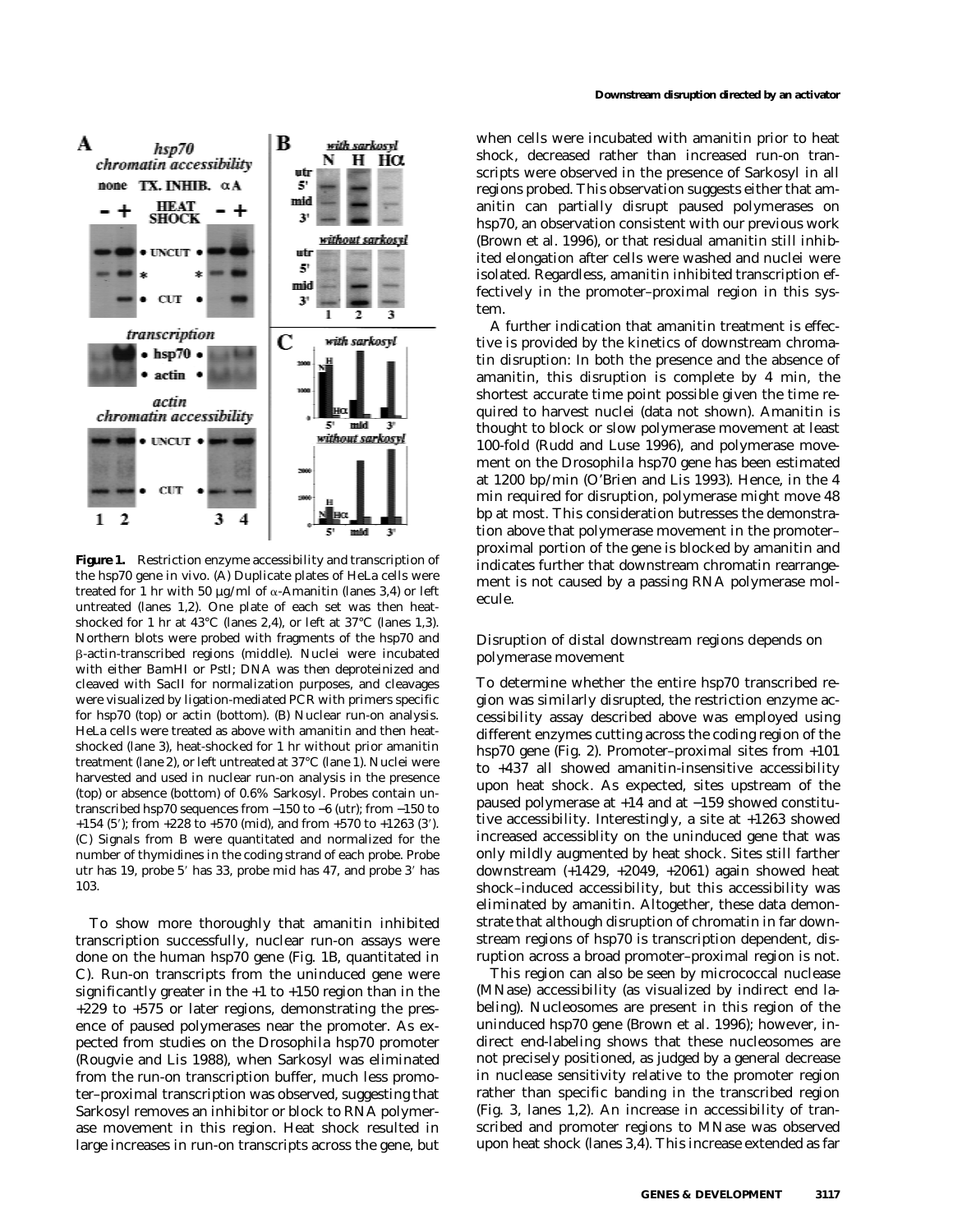

**Figure 2.** Chromatin accessibility across the *hsp70* gene. HeLa cells were treated at 37°C for 1 hr with 50  $\mu$ g/ml of amanitin, and then heat-shocked for 1 hr (lanes H $\alpha$ ), heat-shocked for 1 hr without prior amanitin treatment (lanes H), or left untreated at 37°C (lanes N). Nuclei were harvested and digested for 1 hr with the restriction enzyme indicated. DNA was isolated and then digested a second time in vitro with another enzyme cutting nearby for normalization purposes. Cleavages were visualized by ligation-mediated PCR.

as the probe at +575–930, and was independent of prior amanitin treatment (lanes 5,6). Bulk DNA was equivalently digested by MNase in each of these samples (lanes 7–12), demonstrating the specificity of the changes in nuclease sensitivity of the *hsp70* gene. We conclude that significant RNA polymerase movement is not required for rearrangement of chromatin in promoter–proximal areas of the *hsp70*-transcribed region.



**Figure 3.** MNase analysis of *hsp70* chromatin structure. HeLa cells were treated at 37°C for 1 hr with 50 µg/ml of amanitin and then heat-shocked for 1 hr (lanes *5,6,11,12*), heat-shocked for 1 hr without prior amanitin treatment (lanes *3,4,9,10*), or left untreated at 37°C (lanes *1,2,7,8*). Nuclei were harvested and digested with 12 units (lanes *1,3,5,7,9,11*) or 36 units (lanes *2,4,6,8,1,12*) of MNase. DNA was isolated and then digested in vitro with *Xmn*I. Bulk ethidium bromide-stained DNA is shown in lanes *7–12; hsp70* DNA, as visualized by indirect endlabeling, is shown in lanes *1–6.* Approximate location markers were generated by following the above procedure with restriction-cut rather than with MNase-cut DNA.

## *In vitro remodeling is dependent on the HSF1 transcriptional activation domains*

To more thoroughly examine the transcription-independent remodeling observed on the *hsp70* gene in vivo, we employed an in vitro system that mimics polymerase pausing and release on *hsp70* to investigate the same phenomenon (Brown et al. 1996). RNA polymerase was artifically stalled at +15 on a modified human *hsp70* template—mutated in 4 bases to make the first 15 bases of the transcript lack guanosine—by initiating transcription in the absence of guanosine triphosphate. This template was assembled into nucleosomes, and then RNA polymerase was permitted to continue elongation by adding all 4 nucleotides. The template is bound to polystyrene beads, which allowed us to wash the template as needed in the following experiments. We used this system to determine whether activator increased the accessibility of *Bam*HI

to a site at +154 prior to addition of nucleotides and thus prior to any movement of RNA polymerase.

As seen previously in this system (Brown et al. 1996), in the absence of the HSF1 activation domains, polymerase paused stably at +46–49 in nucleosome-dependent fashion, but in the presence of activator full-length transcript was also made (Fig. 4A, lanes 1,2). If *Bam*HI restriction enzyme (cutting at +154) was added to reactions prior to the addition of all 4 nucleotides, but after activator addition, and then washed away, subsequent transcription resulted in both full-length and shorter readthrough transcripts (lane 4), demonstrating that downstream chromatin was remodeled in the absence of transcription, as seen in vivo. Although reactions in which no activator was present demonstrated no transcription past +46–49, and hence did not indicate whether cutting at +154 had occurred (lane 3), nucleosomes could be stripped from the templates with 1% Sarkosyl after cutting with restriction enzyme. Following Sarkosyl treatment, addition of all 4 nucleotides leads to permissive elongation, and the fraction of transcribed templates that are cleaved in the absence and presence of activator can be directly examined by comparing the amount of full-length and truncated transcript. Although very few truncated transcripts were seen in the absence of activator (Fig. 4B, lane 1) or in the presence of the GAL4 DNA-binding domain alone (lane 2), one-third of the transcripts were truncated in the presence of GAL4–HSF1 (lane 3), showing that downstream remodeling is activator dependent.

## **Discussion**

Previous experiments have shown that remodeling of chromatin near promoter and enhancer regions accompanies transcriptional activation in both yeast and mam-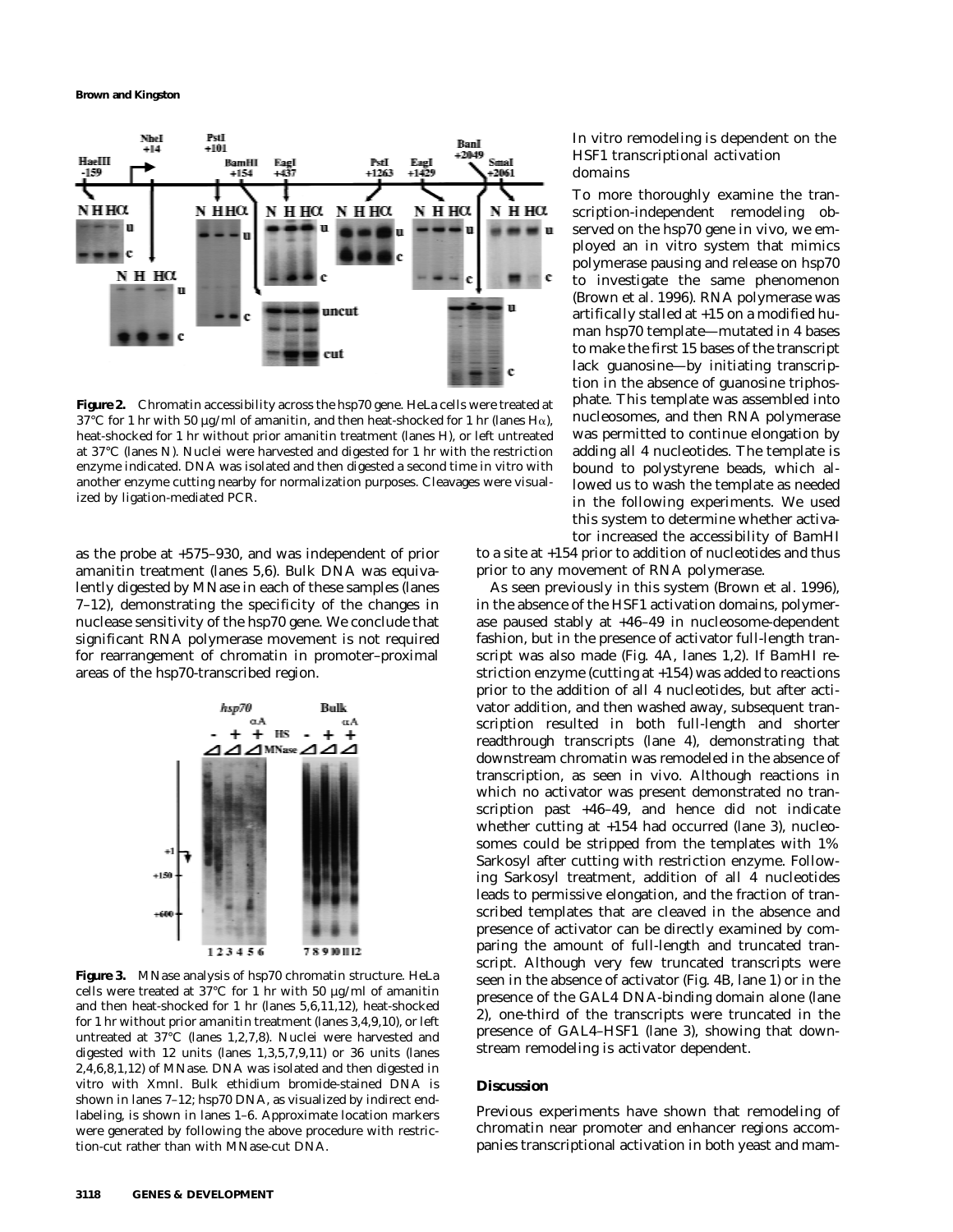

**Figure 4.** Restriction enzyme accessibility and transcription of the *hsp70* gene in vitro. (*A*) In the absence (lane *1,3*) or presence (lane *2,4*) of GAL4–HSF1, transcription complexes were stalled at +15 on human *hsp70* template pSAB8 (containing a short G-less region from  $+1$  to  $+15$ ). The template was assembled into nucleosomes and treated with restriction enzyme *Bam*HI (lanes *3,4*) or left untreated (lanes *1,2*). Elongation was then continued, and transcripts were examined by gel electrophoresis. (*B*) The same protocol of artificially stalling RNA polymerase complexes, assembling nucleosomes, and digesting template with restriction enzyme was carried out. Nucleosomes were then removed by washing templates with 1% Sarkosyl, and elongation was permitted to continue. These reactions were carried out either in the absence of activator (lane *1*), in the presence of the GAL4 DNA-binding domain (lane *2*), or in the presence of GAL4–HSF1 (lane *3*). In four experiments, cutting of transcribed templates in the presence of the GAL4 DNA-binding domain varied from 10%–14%, and cutting in the presence of GAL4– HSF varied from 30%–42%.

malian systems (e.g., Hirschhorn et al. 1992; Axelrod et al. 1993; Mymryk and Archer 1995; Gerber et al. 1997). Remodeling of transcribed regions could easily be a consequence of elongation of RNA polymerase through chromatin following activation, rather than a causal phenomenon that precedes elongation. We show here that the HSF1 activator directs remodeling of chromatin in front of RNA polymerase on the human *hsp70* promoter. This conclusion is based on both in vivo studies, where remodeling occurs over a broad transcribed region even in the presence of the drug amanitin, and *in vitro* studies, where we are able to observe activation domain-directed remodeling before nucleotides are added to allow elongation.

We propose that the ability of HSF1 to direct remodeling of the transcribed region of *hsp70* is an important component of the mechanisms used by HSF1 to stimulate transcriptional elongation. Others have suggested that RNA polymerase may initially pause on *hsp70* because of interactions with general transcription factors (Lis and Wu 1993; Purnell et al. 1994), and our own previous work suggests that a nucleosome can greatly enhance this pause. HSF1 was required for transcriptional elongation past this chromatin-enhanced pause site in vitro (Brown et al. 1996). Hence, relief of the pause might require both an appropriate signal from the activator to the general machinery and a remodeling of the blocking nucleosomal structure.

To remodel nucleosomal DNA, HSF1 might direct acetylases to post-translationally modify histones. Alternatively, HSF1 might recruit ATP-dependent nucleosome-disrupting complexes like SWI/SNF, NURF, RSC, CHRAC, or ACF. Indeed, SWI/SNF-containing fractions have already been shown to augment readthrough of pausing on *hsp70* in an activator-dependent fashion (Brown et al. 1996) and NURF has been shown to be capable of remodeling the *Drosophila hsp70* promoter in vitro (Tsukiyama and Wu 1995). Both of these complexes are present in the crude transcription factor fractions used to initiate transcription in the experiments of Figure 4 (data not shown), and fractions enriched in SWI/ SNF were present during elongation as well. Definitive analysis of whether these or other factors are recruited by HSF1 to perform downstream remodeling on the *hsp70* gene, however, will require an in vitro system that is sufficiently defined that it can be depleted of these activities, allowing analysis of the effects of readdition of individual complexes.

Although the results above imply that extensive RNA polymerase movement is not required to remodel promoter–proximal transcribed regions, it is still possible that an activator-directed remodeling event might require the presence of RNA polymerase on the gene. It is possible, for example, that activators might signal RNA polymerase to enter an elongation-competent configuration that might activate an associated remodeling activity. Alternatively, activators could signal directly to the remodeling activity.

Our results also show a fundamental difference between promoter–proximal and promoter–distal remodeling of the transcribed region of the *hsp70* gene. Although the former requires extensive movement by RNA polymerase, the latter does not. Multiple in vitro studies have shown differences in elongation capability between just-started RNA polymerase complexes and more distal ones (see Dvir et al. 1996 and references therein; Jiang et al. 1996). It is possible that once clear of promoter contacts, RNA Pol II is able to move independently through nucleosomes in a fashion similar to that demonstrated by SP6 polymerase (Clark and Felsenfeld 1992; Studitsky et al. 1994), thereby directly altering chromatin structure. It is also possible that nucleosome-remodeling complexes might move with the polymerase, altering nucleosomes to help it traverse them, as SWI/SNF can be a component of the yeast Pol II holoenzyme (Wilson et al. 1996).

Overall, these studies begin to characterize broader roles for both activators and chromatin than defined previously. Not only can activators remodel promoter architecture and/or directly recruit components of the basal transcription machinery, but they can also direct downstream remodeling to perhaps affect later steps in the transcription process.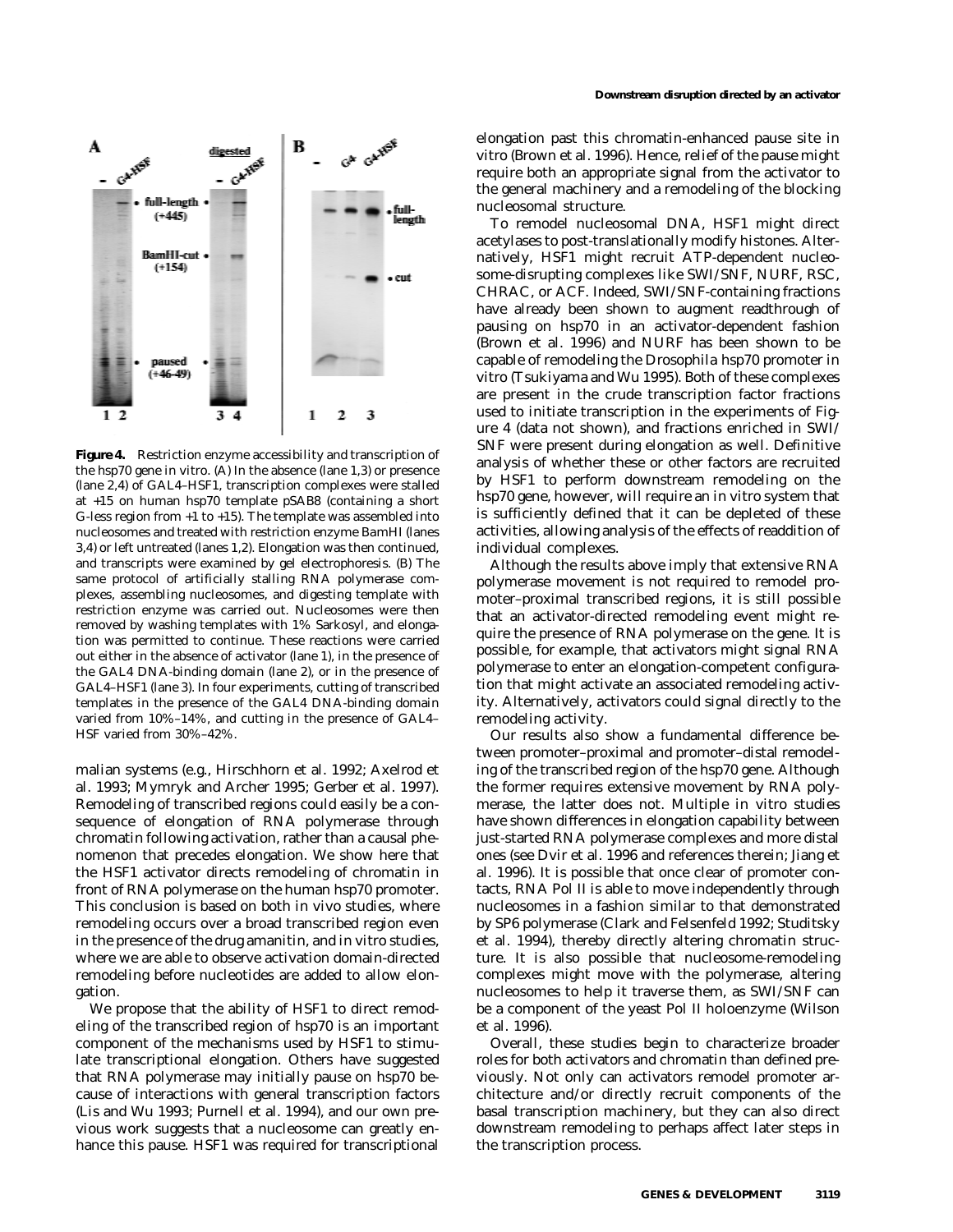#### **Materials and methods**

#### *Restriction enzyme accessibility assays*

HeLa cells were treated as described in the legends, then trypsinized and lysed in buffer L (5 mm PIPES at pH 8, 85 mm KCl, 1 mm CaCl<sub>2</sub>, 5% sucrose, 0.5% NP-40). Nuclei were resuspended in buffer M (15 mm Tris at pH 7.5, 15 mm NaCl, 60 mm KCl, 5 mm 2-mercaptoethanol, 1 mm  $CaCl<sub>2</sub>$ , 3 mm MgCl<sub>2</sub>, 0.34 m sucrose) at a concentration of 1 mg/ml as measured by  $A_{260}$ . Restriction digestions were carried out in reactions containing 50 µl nuclei, 150 units of the indicated restriction enzyme (New England Biolabs), and 1× recommended NEB buffer. Reactions were incubated 1.5 hr at 37°C, and then RNase-treated and deproteinized. DNA was digested again with a second restriction enzyme as an internal reference, and all overhanging ends were filled in with Klenow. Ligationmediated PCR was then performed as described previously (Brown et al. 1996), except that the first Sequenase extension step was skipped. To visualize cleavages on *hsp70,* the following primer sets were used: For sites at +68, +101, +154, and +228, the first primer was −73 to −46 and the second was −65 to −38; for sites at −158 and +14, primer 1 was +154 to +129 and primer 2 was +147 to +121; for the site +437, primer 1 was +550 to +525 and primer 2 was +540 to +513; for sites at +1263 and +1429, primer 1 was +1089 to +1114 and primer 2 was +1097 to +1024; for sites at +2049 and +2061, primer 1 was +2140 to +2113 and primer 2 was +2131 to +2103. For actin, primer 1 was +886 to 862 and primer 2 was +875 to +852.

#### *Northern and Southern blots*

RNA was made from HeLa cells according to the protocol of Xie and Rothblum (1991). Twenty micrograms per lane was loaded onto a 1% agarose/formaldehyde gel (Ausubel et al. 1995) and blotted to Gene-Screen (New England Nuclear). Blots were cross-linked and probed according to the directions of the membrane manufacturer. Hybridization was carried out in the presence of two probes: 4 ng of a fragment containing the  $\beta$ -actin coding region (a gift of B. Seed, Massachusetts General Hospital), and 4 ng of a *Bam*HI–*Eco*RI fragment containing the *hsp70* coding region. For Southern blots, blotting was performed according to the protocol described in Brown et al. (1996), except that 300 µg of total nucleic acid at 1 mg/ml was used per MNase reaction (as measured by *A*260), and the genomic DNA used was treated with *Xmn*I restriction enzyme (New England Biolabs) prior to electrophoresis. The resultant filter was probed with a *Xmn*I–*Bgl*II restriction fragment from the human *hsp70*-transcribed region (+575–930). Probes were labeled using a Boehringer Mannheim Random Priming Kit.

#### *Nuclear run-on assays*

Run-on assays were performed exactly as described in Ausubel et al. (1995) except that each slot of the hybridization filter contained 12.5 µg of linearized whole-plasmid DNA. Probes were the *hsp70* fragments *Bam*HI–*Rsr*II (−150 to −6), *Bam*HI (−150 to +154), *Sac*II–*Bgl*II (+228 to +570), and *Bgl*II–*PstI* (+570 to +1263).

#### *Proteins and extracts used*

The GAL4 DNA-binding domain (amino acids  $1-94$ ) was 17  $\mu$ M in concentration of dimer active for DNA binding and was 80% pure and 80% active relative to total protein. The GAL4–HSF protein contains amino acids 1–147 of the GAL4 DNA-binding domain fused to the activation domains of human HSF1. It was 1.5 µM in concentration of active dimer as measured by DNA binding and was 90% pure and 80% active. Both proteins were dialyzed into buffer D (100 mm KCl, 20% glycerol, 20 mm HEPES at pH 7.9, 0.2 mM EDTA, 0.5 mM DTT, 0.2 mM PMSF). Activators, transcription factors, *Xenopus* heat-treated assembly extract (dHTE), histones, and hSWI/SNF protein were purified and used as described previously (Brown et al. 1996).

#### *In vitro transcription/accessibility assay*

Reactions were begun by prebinding activators to their cognate DNA sites: We incubated 0.5 µg of bead-bound pSAB12 template (Brown et al. 1996) for 15 min at room temperature in a reaction including a 1.2-fold molar excess of activator relative to DNA-binding sites, or 1.4 pmole. As described previously in Brown et al. (1996), transcription was initiated on these templates, initiation factors and nucleotides were washed away, and nucleosomes were assembled using desalted, heat-treated *Xenopus* assembly extract. Reactions were resuspended in a 23-µl reaction including activator, 7 mm MgCl<sub>2</sub>, 4 mm ATP, 20 units of RNAsin (Promega), 15 µl of total of buffer D (modified to contain enough KCl that the concen-

tration in the final reaction is 150 mM) plus 3-µl hSWI/SNF fraction. Reactions were incubated for 20 mins at 30°C and either elongated directly (see below) or supplemented with 20 units of the appropriate restriction enzyme (from New England Biochemical) in 2 µl, digested for 1 hr at 30°C, and stripped and washed, or simply washed. Stripped and washed reactions were washed once with 0.6× buffer D plus 1% Sarkosyl and 1 mM  $MgCl<sub>2</sub>$  (a treatment that removes nucleosomes) and once with  $0.6\times$  buffer D plus 2 mm MgCl<sub>2</sub>. Washed reactions were subjected to only the latter step. Elongation was then continued, and reactions were analyzed electrophoretically as described previously (Brown et al. 1996).

#### **Acknowledgments**

This work was supported by grants to R.E.K. from the National Institutes of Health and from Hoechst A.G. We thank F. Winston, M. Gilman, L. Corey, and G. Schnitzler for their comments on this manuscript, A. Imbalzano for a gift of GAL4(1–94) protein, and G. Schnitzler and S. Sif for gifts of SWI/SNF fractions used in these studies.

The publication costs of this article were defrayed in part by payment of page charges. This article must therefore be hereby marked ''advertisement'' in accordance with 18 USC section 1734 solely to indicate this fact.

## **References**

- Ausubel, F.M., R. Brent, R.E. Kingston, D.D. Moore, J.G. Seidman, J.A. Smith, and K. Struhl. 1995. *Current protocols in molecular biology.* Wiley and Sons, New York, NY.
- Axelrod, J.D., M.S. Reagan, and J. Majors. 1993. GAL4 disrupts a repressing nucleosome during activation of *GAL1* transcription in vivo. *Genes* & *Dev.* **7:** 857–869.
- Blau, J., H. Xiao, S. McCracken, P. O'Hare, J. Greenblatt, and D. Bentley. 1996. Three functional classes of transcriptional activation domains. *Mol. Cell. Biol.* **16:** 2044–2055.
- Brown, S.A., A.N. Imbalzano, and R.E. Kingston. 1996. Activator-dependent regulation of transcriptional pausing on nucleosomal templates. *Genes* & *Dev.* **10:** 1479–1490.
- Clark, D.J. and G. Felsenfeld. 1992. A nucleosome core is transferred out of the path of a transcribing polymerase. *Cell* **71:** 11–22.
- Dvir, A., R.C. Conaway, and J.W. Conaway. 1996. Promoter escape by RNA polymerase II: A role for an ATP cofactor in suppression of arrest by polymerase at promoter-proximal sites. *J. Biol. Chem.* **271:** 23352–23356.
- Gerber, A.N., T.R. Klesert, D.A. Bergstrom, and S.J. Tapscott. 1997. Two domains of MyoD mediate transcriptional activation of genes in repressive chromatin: A mechanism for lineage determination in myogenesis. *Genes* & *Dev.* **11:**436–450.
- Giardina, C., M. Perez-Riba, and J.T. Lis. 1992. Promoter melting and TFIID complexes on *Drosophila* genes in vivo. *Genes* & *Dev.* **6:**2190– 2200.
- Hirschhorn, J.N., S.A. Brown, C.D. Clark, and F. Winston. 1992. Evidence that SNF2/SWI2 and SNF5 activate transcription in yeast by altering chromatin structure. *Genes* & *Dev.* **6:** 2288–2298.
- Izban, M.G. and D.S. Luse 1991. Transcription on nucleosomal templates by RNA polymerase II in vitro: Inhibition of elongation with enhancement of sequence-specific pausing. *Genes* & *Dev.* **5:** 683–696.
- Jiang, Y., M. Yan, and J.D. Gralla. 1996. A three-step pathway of transcription initiation leading to promoter clearance at an activated RNA polymerase II promoter. *Mol. Cell. Biol.* **16:** 1614–1621.
- Krumm, A., L.B. Hickey, and M. Groudine 1995. Promoter-proximal pausing of RNA polymerase II defines a general rate-limiting step after transcription initiation. *Genes* & *Dev.* **9:**559–572.
- Li, B., J.A. Weber, Y. Chen, A.L. Greenleaf, and D.S. Gilmour. 1996. Analyses of promoter-proximal pausing by RNA polymerase II on the *hsp70* heat shock gene promoter in a *Drosophila* nuclear extract. *Mol. Cell. Biol.* **16:** 5433–5443.
- Lis, J. and C. Wu. 1993. Protein traffic on the heat shock promoter: parking, stalling, and trucking along. *Cell* **74:** 1–4.
- Morse, R.H. 1989. Nucleosomes inhibit both transcriptional initiation and elongation by RNA polymerase III *in vitro. EMBO J.* **8:** 2343– 2351.
- Mueller, P.R. and B. Wold. 1989. *In vivo* footprinting of a muscle-specific enhancer by ligation-mediated PCR. *Science* **246:** 780–786.
- Mymryk, J.S. and T.K. Archer. 1995. Dissection of progesterone receptor-